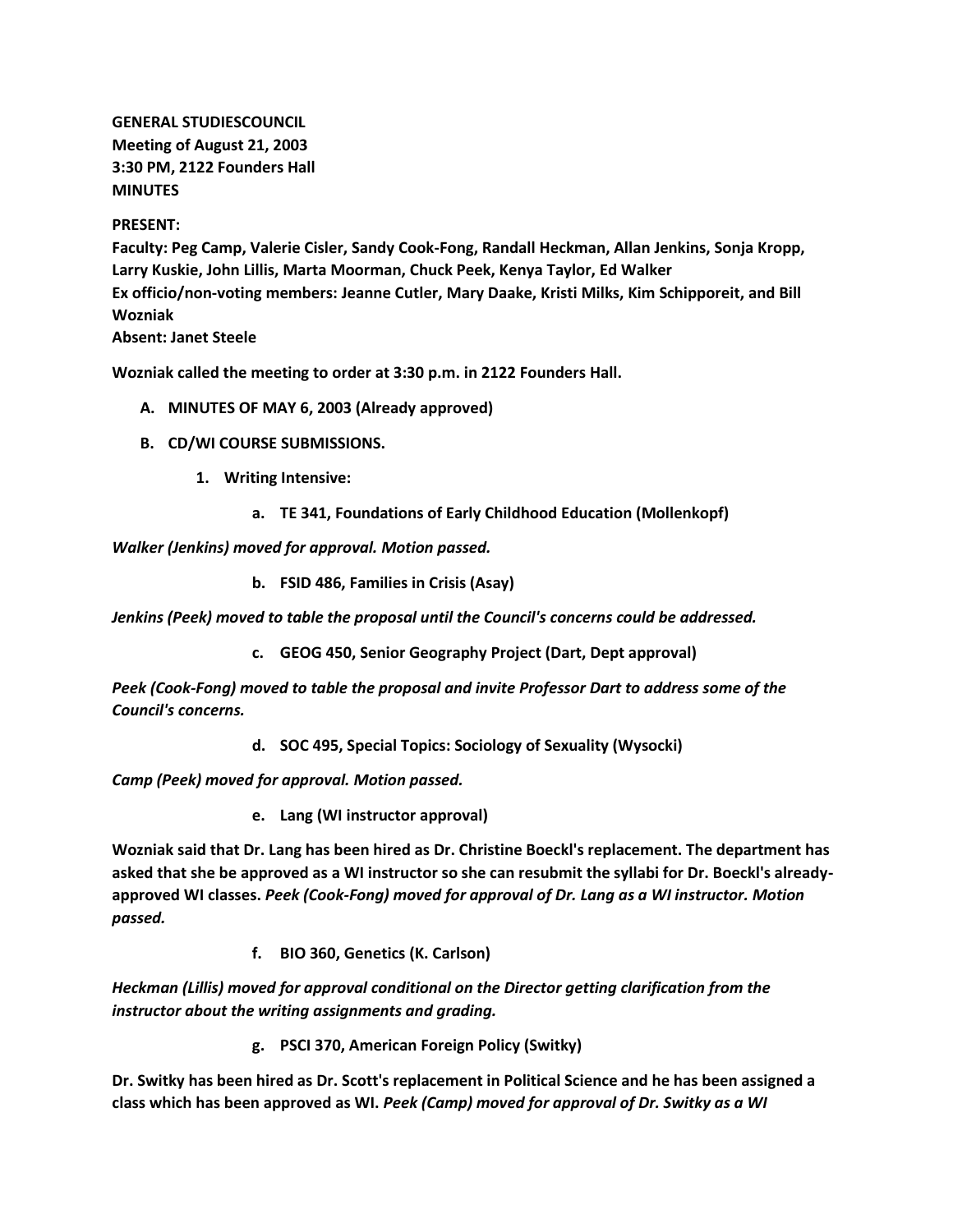*instructor. Motion passed.* **Wozniak will consult with Dr. Switky about the syllabus to ensure the guidelines for WI are followed.**

- **2. Cultural Diversity:**
- **a. History 452, Colonial India (Barua)**

*Cook-Fong (Kuskie) moved for approval. Motion passed.*

**C.**

- **D. OLD BUSINESS**
	- **1. WI Cleanup:**

**. none**

**2. CD Cleanup:** 

**. none**

- **3. Notification of new WI course-instructor assignments. Wozniak announced that the following instructor assignments were submitted and approved for the fall semester.**
- **. TE 100, Teaching in a Democratic Society (Mumm)**
- **a. SPED 434, Instructional Needs of Students with Disabilities in Inclusive Setting (Walden)**
	- **4. General Studies Assessment Update. The assessment committee met over the summer to discuss data collection for this fall. Wozniak introduced the General Studies Graduate Assistant, Tanis Saldivar, who will assist him with data collection and analysis. He also indicated the Office will attempt to collect some preliminary data in first-year Mathematics and English Composition classes.**
	- **5. 5. Two items on the agenda, Liberal Studies at UNK-A proposal for restructuring the program (Chuck Peek) and Internationalizing the Curriculum (Jerry Fox) were deferred until the next meeting on September 4. Dr. Peek invited the committee to his home for a more comfortable setting for the discussion. Jerry Fox will also be invited to join the discussion. Wozniak will let the Council know the details of the meeting. Please review the three documents for the discussion.**
	- **. "Greater Expectations"**
- **a. "The Internationalized Campus: A Strategic Approach" at UNK" (distributed in the spring.)**